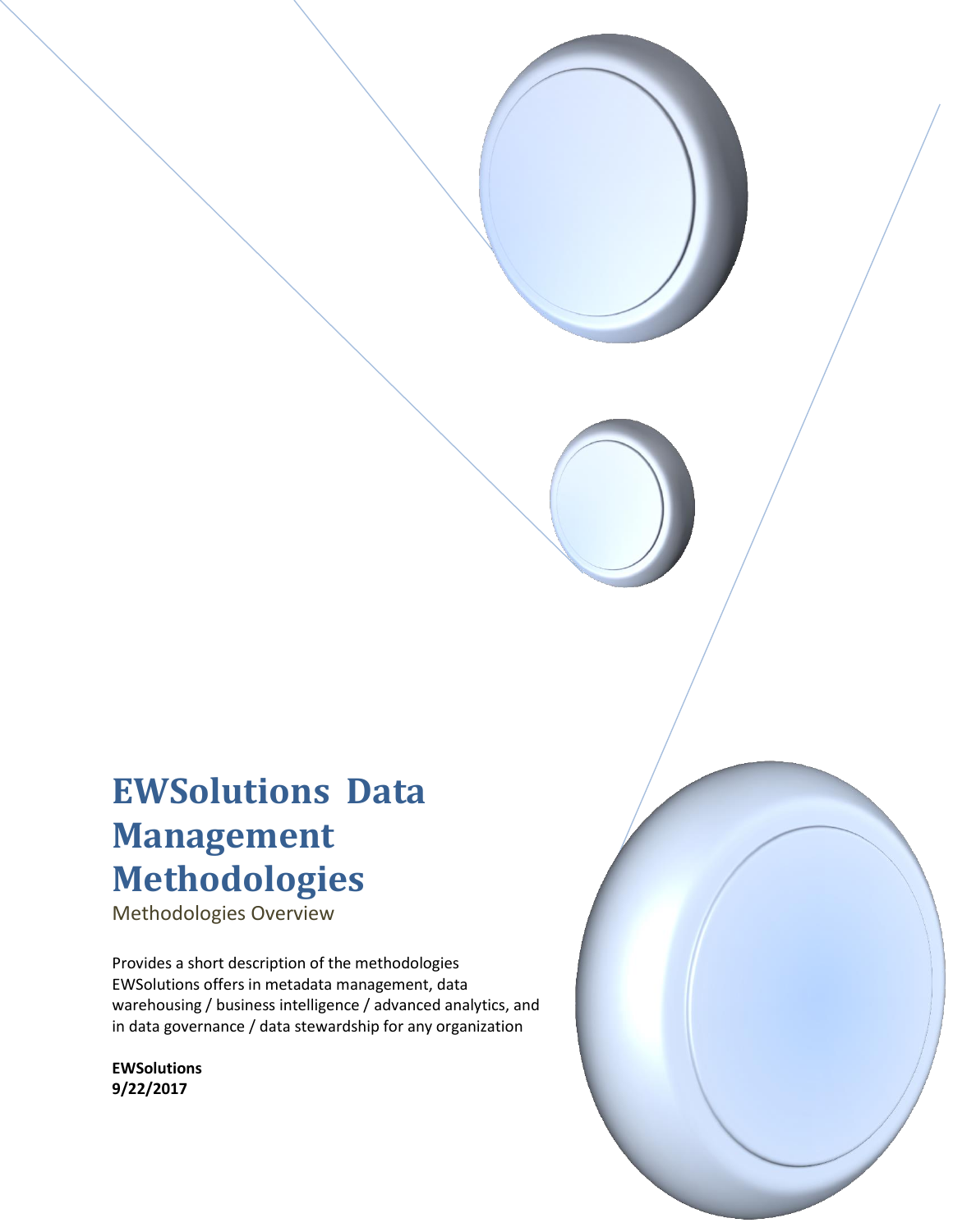## **Revolutionary Methodologies**

EWSolutions has created the first vendor independent, comprehensive implementation methodologies in the industry. Our revolutionary methodologies provide a standardized, documented, and industry tested foundation for any data management initiative.

- Metadata Management M3<sup>sm</sup>
- Data Warehousing / Business Intelligence (DW/BI) I3sm
- $\bullet$  Data Governance & Data Stewardship G3 $\text{sm}$

These iterative methodologies leverage thousands of hours of real-world experience and best practices from the most demanding client environments. All the methodologies are flexible and scalable for any environment across both commercial and government organizations.

EWSolutions' unique cookbook approach allows you to select the necessary best practices in each stage for your implementation, adjusting the methodology to fit your needs while maintaining best practices and proven techniques.

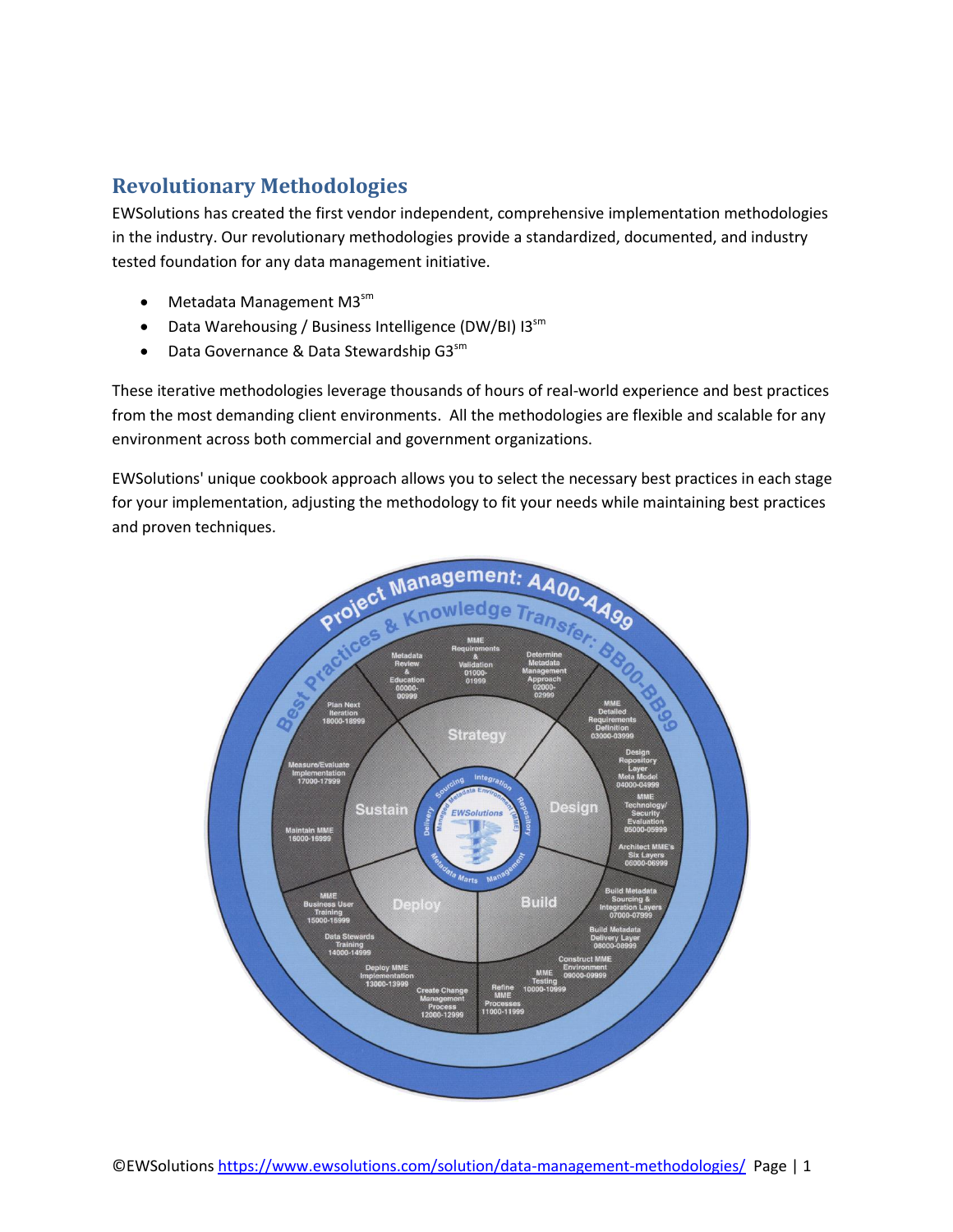## **Characteristics of EWSolutions' Methodologies**

**COST EFFECTIVE:** Organizations can save approximately 92% by purchasing one of EWSolutions' methodologies instead of a competitor's. Research shows that organizations that attempt to implement metadata management, data warehousing / BI, or data governance without using a methodology incur an 83% project failure rate.

**FIELD PROVEN** - successful implementations have used EWSolutions' methodologies since 2003 with over 100 client partners in metadata management, data warehousing / business intelligence / advanced analytics, and data governance / data stewardship.

**COMPREHENSIVE AND CUSTOMIZABLE** – EWSolutions' methodologies are the only fully defined, comprehensive, flexible implementation methods starting with strategy, through design, development, deployment, and sustainment. For each domain (metadata, data warehousing/ business intelligence / advanced analytics, data governance / data stewardship), there are over 100 narratives with detailed activities; an additional 90 artifacts, project plans, example templates, etc.…; 100% adaptable and customizable to any organization

#### **Structure of EWSolutions' Methodologies**



**Phases**  $(I - V)$ Phases are comprised of distinct activities



**Activities** (grouping of work) Best practices and knowledge transfer



**Task Narratives** (description of work)

Each activity has one or more narratives associated with it



**Templates** (specific deliverables) Templates are assigned to narratives